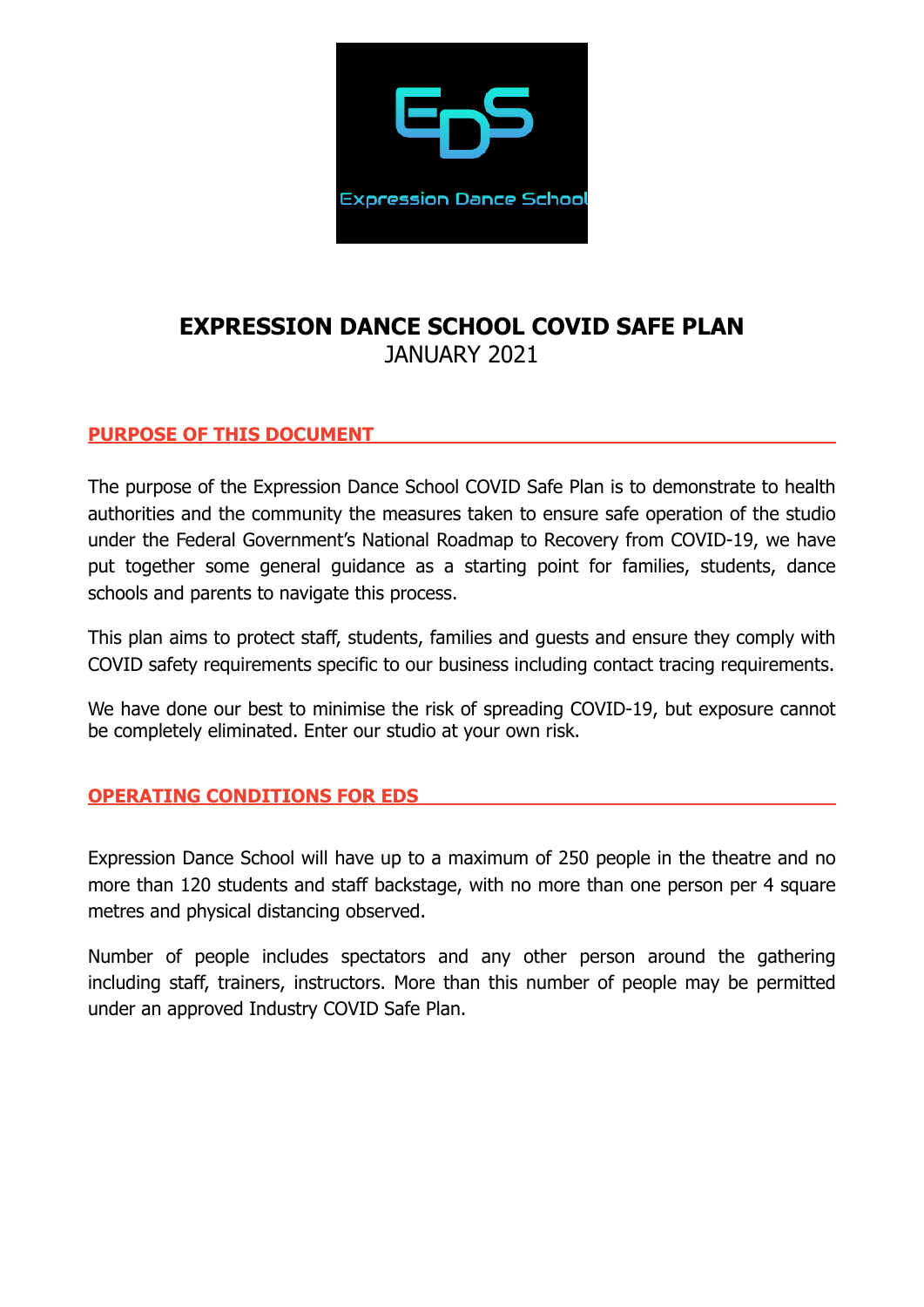

### **GET IN, DANCE, GET OUT METHODOLOGY**

EDS will promote the methodology of 'Get in, dance, get out' as a guide to limit personal exposure. This includes:

- ๏ strategies to limit time and person-to-person contact on site will be implemented. No parents will be allowed in the waiting room. All students and visitors will be signed in and signed out.
- ๏ limited use of change rooms and no access to the shower amenities. Toilets may remain open but must be cleaned regularly
- ๏ dancers should be encouraged to come dressed to avoid the need for changing rooms.
- ๏ arrive on time, leave on time
- ๏ maintain good hygiene practices
- ๏ eat off-site where possible
- ๏ any tasks that can be done at home, should be done at home

## **PREPARATION OF FACILITIES**

All facilities have undergone a Risk Review by Expression Dance School prior to resumption of the term. The review must consider:

- ๏ availability of sanitation amenities
- ๏ high traffic times internal and external
- ๏ sufficient room available for ingress into and egress from the room/area waiting areas
- ๏ cleaning protocols
- ๏ cleaning protocols for shared areas etc.
- ๏ cleaning records if required.

The Risk Review will be conducted using Plan Checklist to assist in determining risks.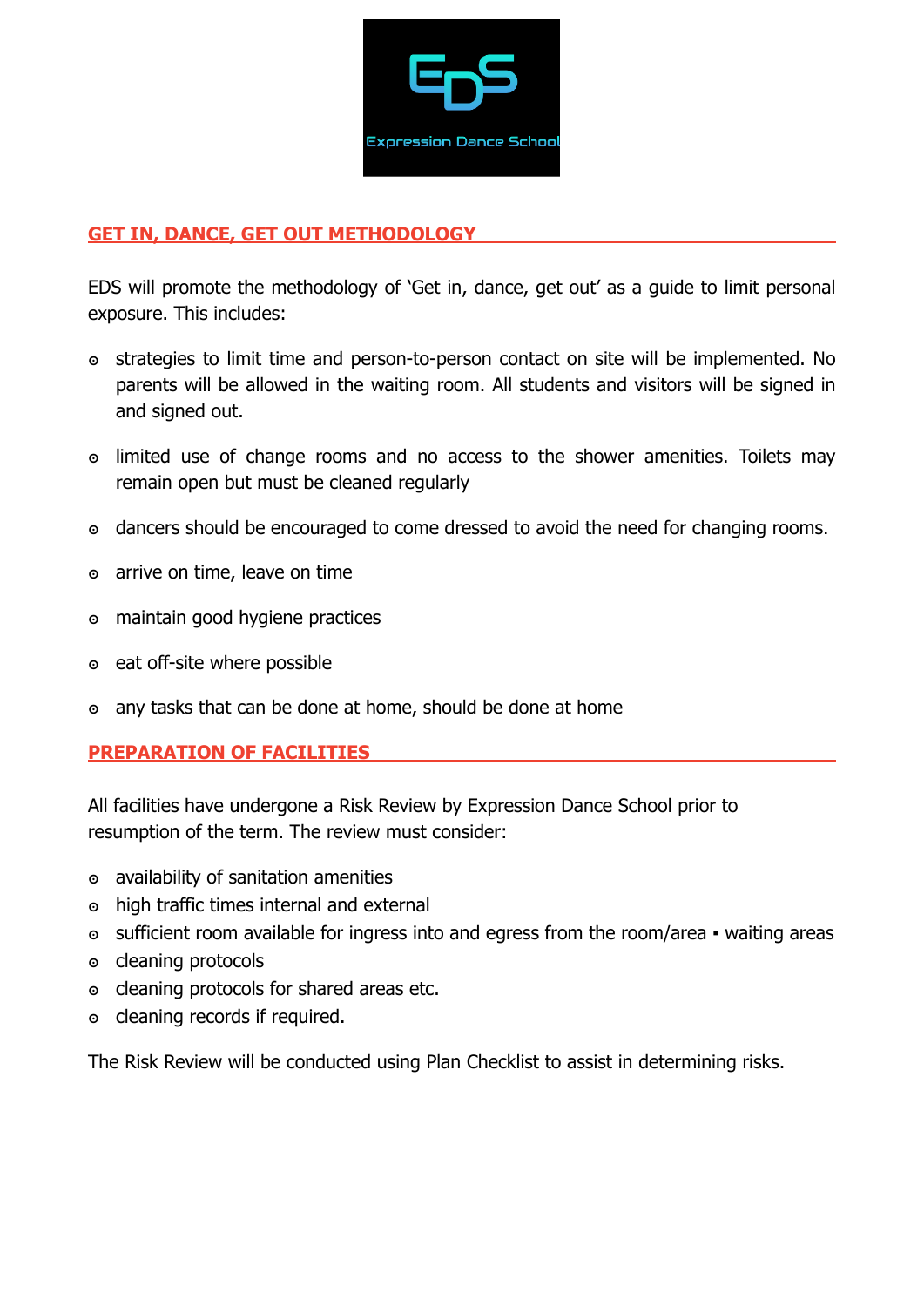

#### **CLEAN FACILITY**

Expression Dance School will ensure that there are adequate cleaning protocols in place for controlling the risk of infection within each room/area. Appropriate detergents and disinfection products should be used as required. Cleaning protocols are to include:

- regular common surface disinfection
- disinfection of high-touch points and common use equipment between activities
- regular cleaning of bathroom amenities used for personal sanitation. Important considerations:
- Where shared amenities are used, Expression Dance School will confirm adequate measures are in place to sanitise the area. This will require consultation with Strata Managent Centre.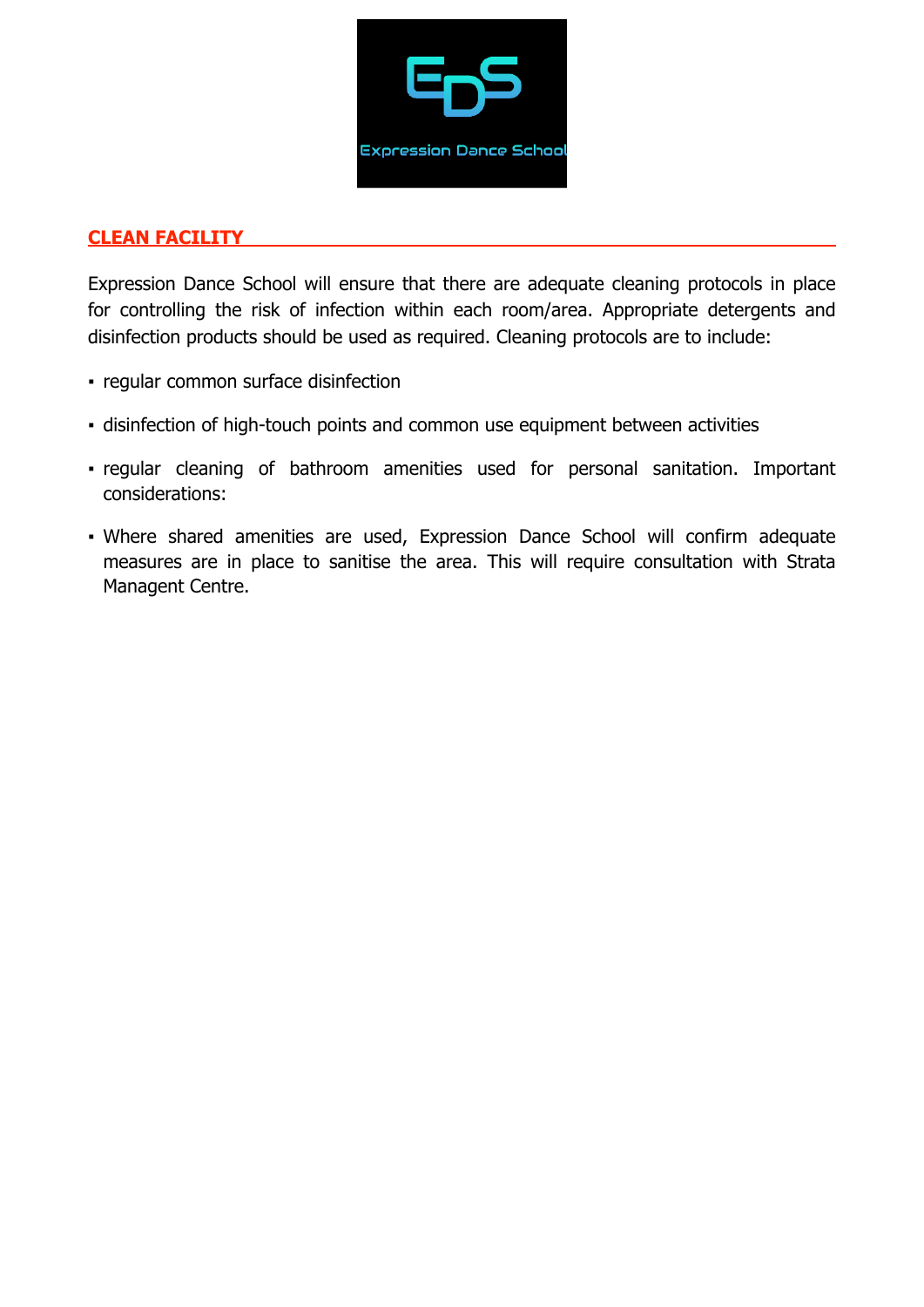

### **GOOD HYGIENE**

Good personal hygiene can help prevent the transmission on COVID-19. All personnel and participants must be encouraged to promote and engage in good hygiene practices such as:

- hand hygiene (hand sanitisers) on entry and exit from the theatre and premises, as well as pre, post and during classes.
- **temperature check will be taken on arrival**
- not attend if feeling unwell
- frequent hand washing or using alcohol-based sanitisers
- not sharing water bottles or personal equipment
- avoid touching their face
- limit touching of surfaces
- limiting the use of shared equipment or cleaning after use
- covering sneezes and coughs

Expression Dance School will ensure there is suitable sanitation products available for personnel, participants and guests.

Strata Management will ensure there is adequate sanitisation and this may include:

• bathroom with fresh water, soap and clean paper towels; and/or • alcohol-based hand sanitiser.

Alternately, where Expression Dance School may be unable to provide sanitation products, participants may be required to provide their own means of sanitation.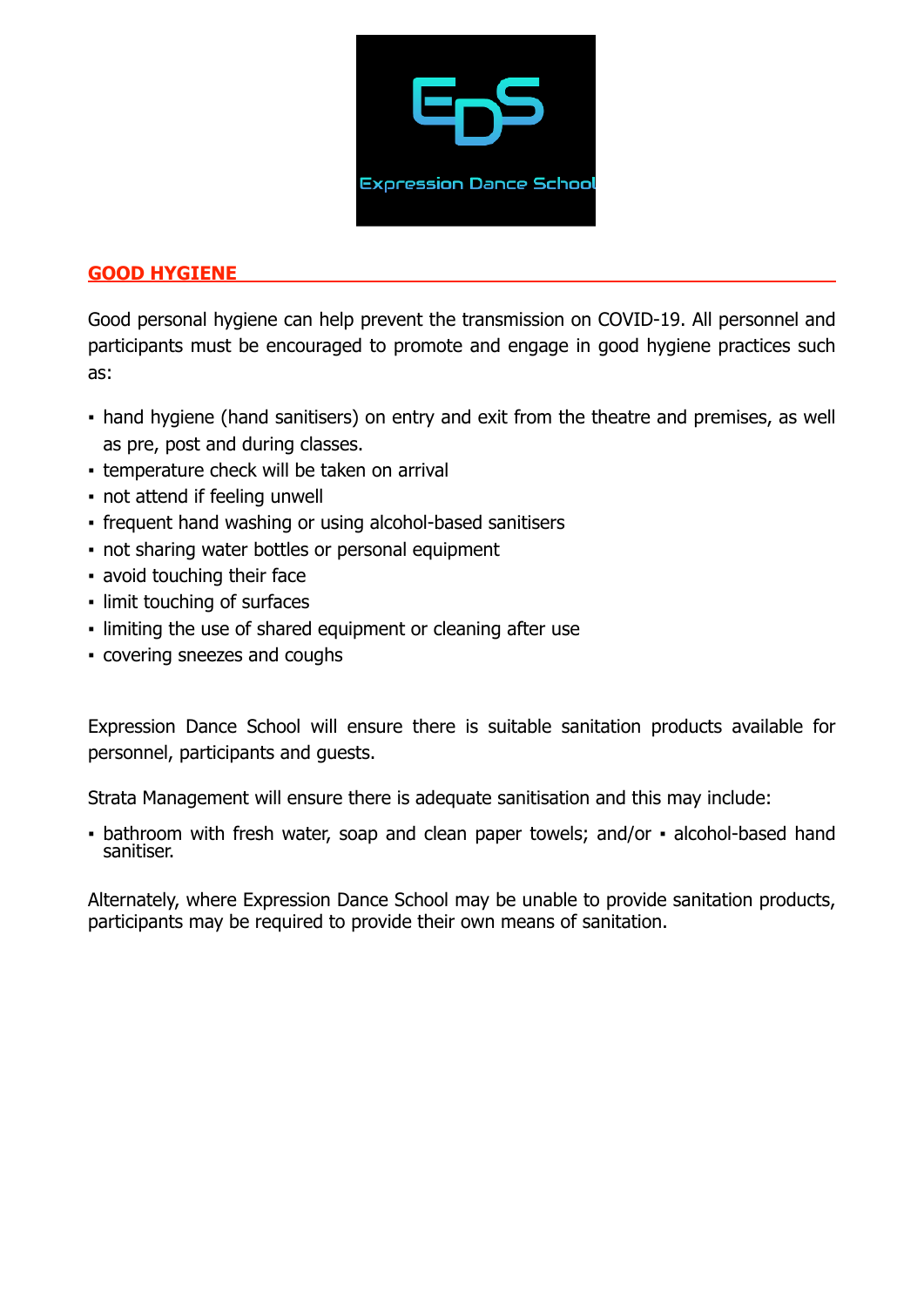

## **PHYSICAL DISTANCING**

EDS will adhere to the basic principles of physical distancing as much as practical such as:

- 1.5m distance between people when gathering.
- $4m<sup>2</sup>$  space per person when working or conducting an activity within a shared space.
- avoid physical greetings such as hugging, kissing or hand shaking. To comply with physical distancing measures, Operating Businesses should:
- adhere to physical distancing recommendations as detailed within the NSW guidelines as much as reasonably practicable
	- ‣ provide visual indication of physical distancing measures to assist participants to follow.
	- $\triangleright$  These may include (but not limited to):
		- floor markings
		- wall markings
		- spacing of furniture or materials
		- installing physical barriers in high traffic areas
	- ‣ actively promote the practice of physical distancing for all personnel, participants and guests.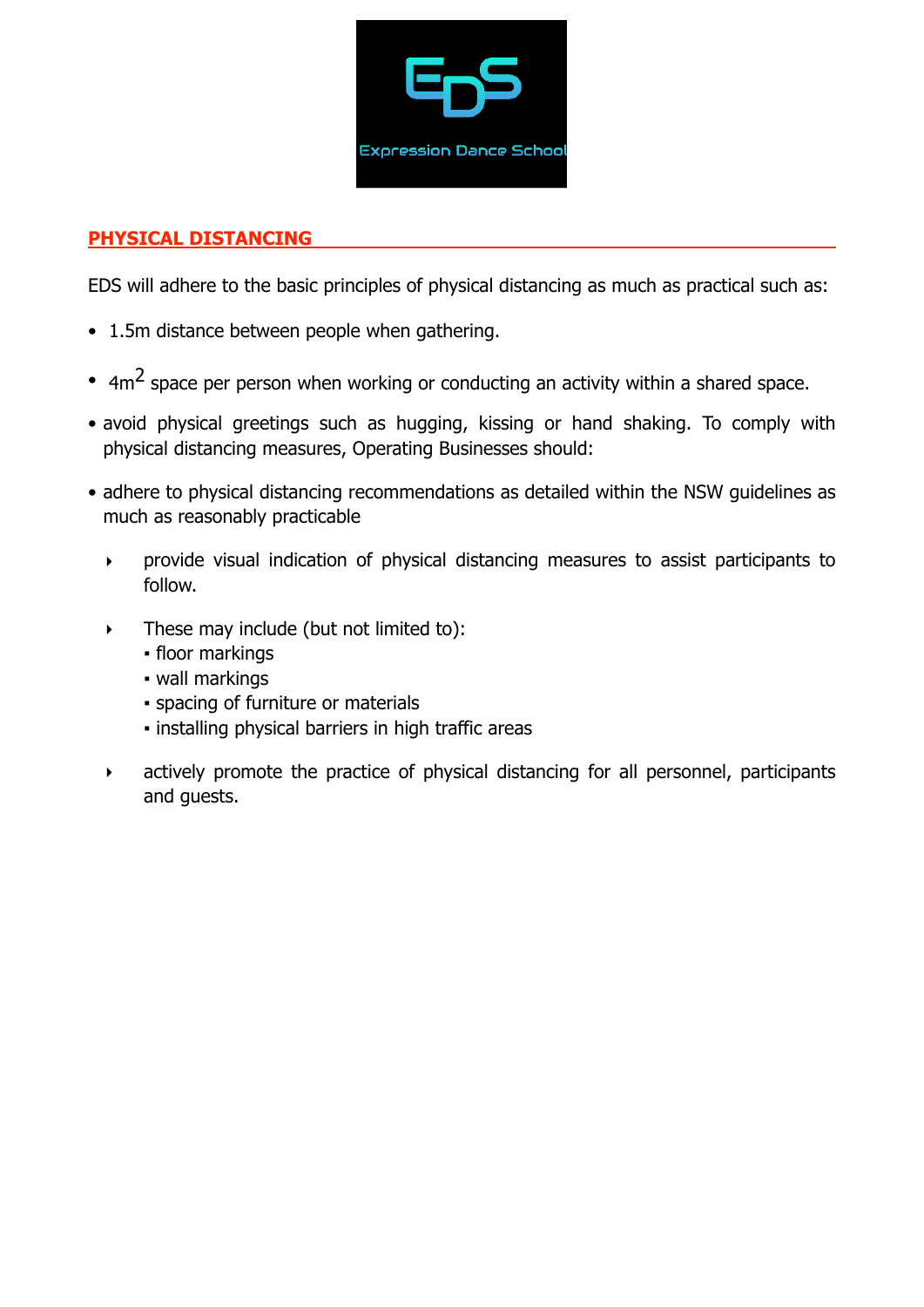

## **CONTROLLING THE FLOW OF STUDENTS AND PARENTS**

Expression Dance School will ensure to put measures into place to control the flow of participants within the premises or facility. EDES will also consider the effect participant traffic may have on the immediate area around the premises or facilities. Measures are to be put in place such as:

- staggering of activity times where multiple rooms/areas are within the same premises to limit traffic or gatherings in common spaces
- established arrival times to minimise gathering while waiting for activities
- coordination by personnel with the release of classes
- if practicable, set up separate entry and exit points to each room/area and use visual guides such as arrows to coordinate the flow
- consultation with the tenancies and neighbours around them to ensure flow of participants does not negatively impact their ability to operate safely
- All spectators will exit the venue promptly at the conclusion of the performance and strictly avoid congregating in corridors or hallways.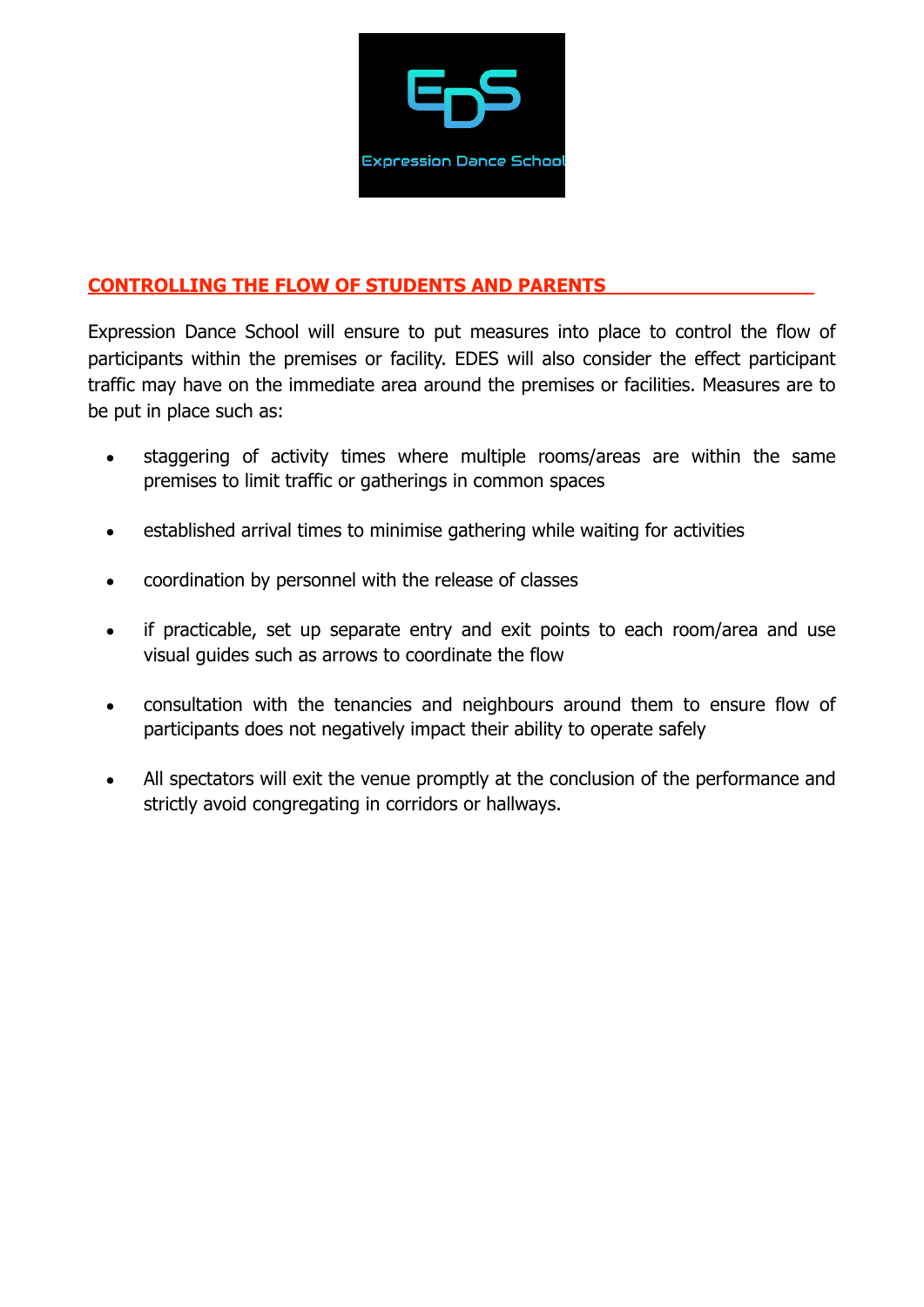

#### **SAFETY PROMOTION**

Expression Dance School will ensure to communicate our safety measures and best practice behaviours to anyone engaging in the activities of the classes. Safety promotion will include visible display of safety procedures, best practice quidance and business compliance inside and outside the place of business. Promotion may include posters, printed material or online instructions.

Examples of safety promotion may include:

- activity times (high volume traffic)
- requirements for entering and exiting room/area (check-in and collection procedures)
- COIVD Safe Compliance Signage
- markings for physical distancing in waiting zones (if required)
- participant behavioural expectations in relation to good hygiene and physical distancing
- instructional posters on hand washing, hand sanitisation, physical distancing and COVID-19.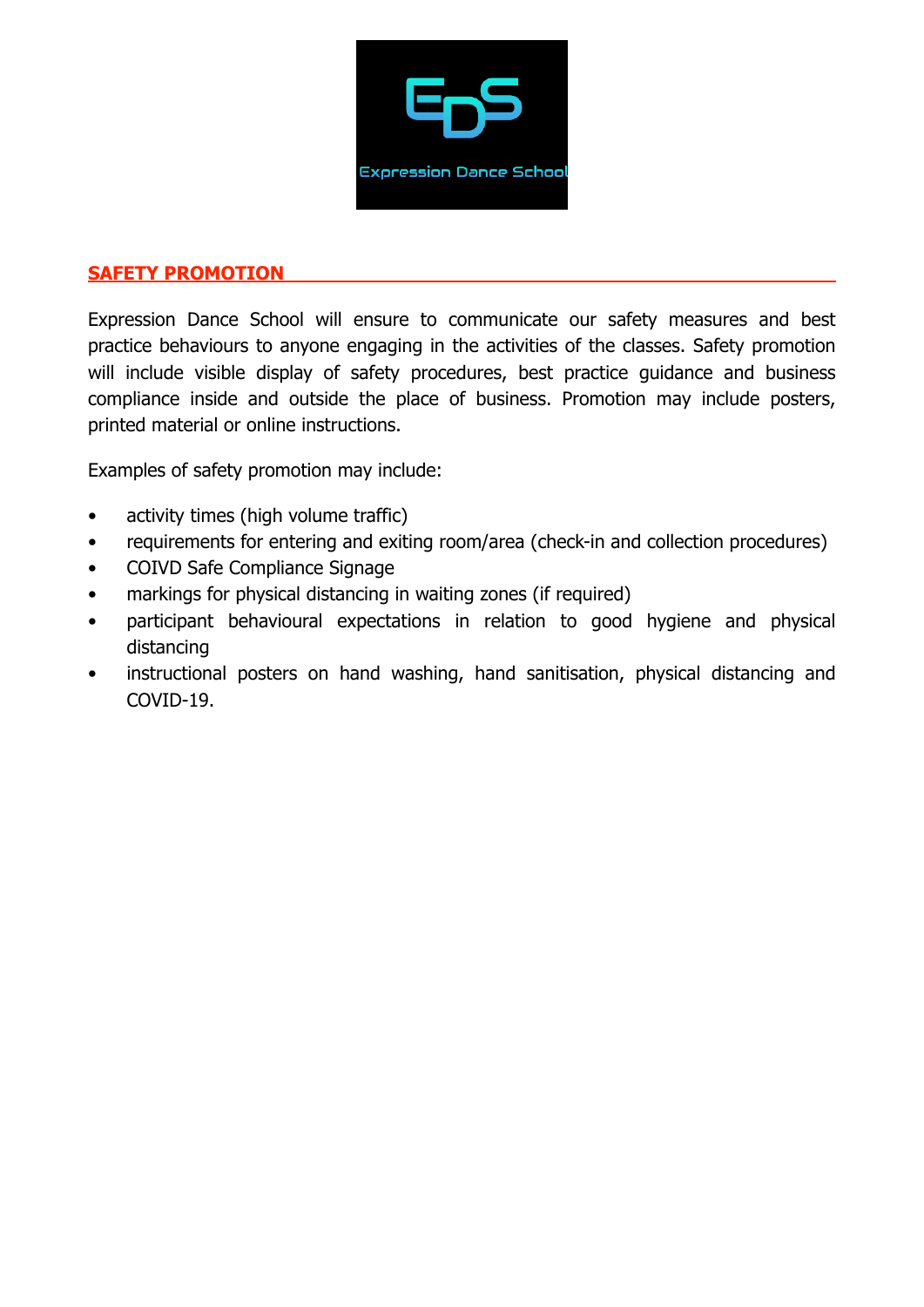

#### **CHECK-IN PROCEDURE**

Expression Dance School check-in procedures will provide first point of contact protection by identifying, and preventing entry to, individuals who may be infected with COVID-19 and thus preventing transmission within the premises.

EDS will ensure we have clear signage of the conditions of entry and the Operating Businesses' right to refusal.

EDS will have a check-in process for personnel, participants and guests where:

- personnel responsible for check-in should have appropriate training to identify signs or symptoms of COVID-19.
- a notice should also be displayed stating that patrons should not enter the venue, if they:
	- ‣ Have COVID-19 symptoms or are unwell
	- ‣ Have been in close contact with a known case of COVID-19
	- $\blacktriangleright$  Have travelled overseas in the previous 14 days
	- ‣ Have been to a declared COVID-19 hotspot in the previous 14 days
- clear entry sign advising of right to refusal to be displayed
- any persons with signs or symptoms of COVID are to be refused entry
- on entry participants or guests should be queried if they have experienced symptoms of COVID (this may be achieved through individual or group interaction)
- non-Contact temperature testing is recommended where available.